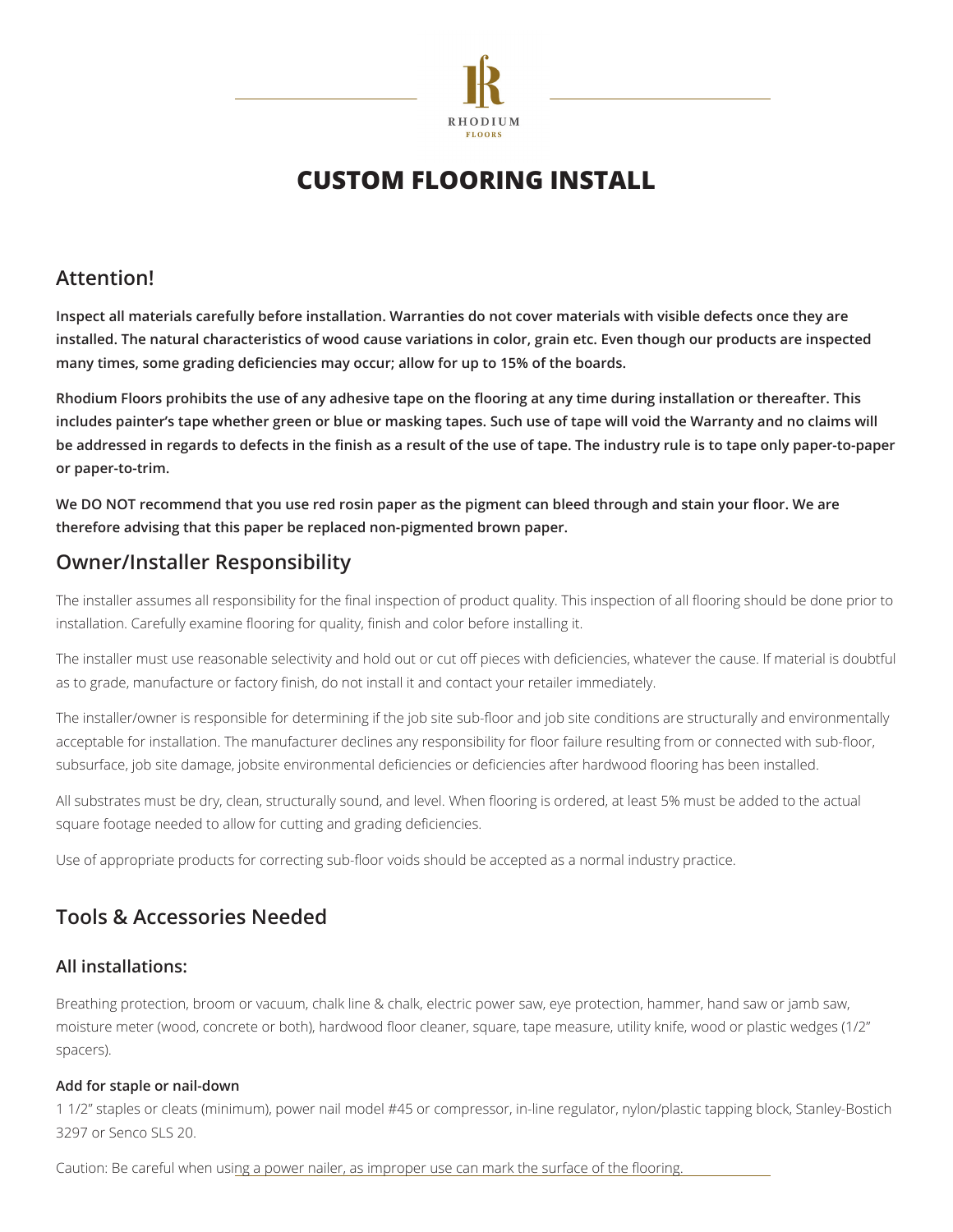

#### **Add for floating installation**

Carpenter's Wood Glue, moisture barrier (6 or 8 mil polyethylene foil), resilient sub-floor covering (optional).

#### **Job Site Inspection**

Exterior grading should be complete with surface drainage offering a minimum drop of 3" in 10' to direct flow of water away from the structure. All gutters and downspouts should be in place.

All outside doors and windows must be in place. All concrete, masonry, plastering and other "wet" work must be thoroughly dry. The wall coverings should be in place and the painting completed except for the final coat on the base molding. When possible, delay installation of base molding until flooring installation is complete. Basements and crawl spaces must be dry and well ventilated.

Flooring may be installed below, on, or above grade level.

Crawl spaces must be a minimum of 24" from the ground to underside of joists. A ground cover of 8 mil polyethylene film is essential as a vapor barrier with joints lapped 8 inches. The crawl space should have perimeter venting equal to a minimum of 1.5% of the crawl space square footage. These vents should be properly located to foster cross ventilation (see figure 1). Local regulations may prevail.

Do not install flooring in full bathrooms. The installation site should have a consistent room temperature of 60-80° F and humidity of 35%-65% for 14 days prior to, during and after installation, to allow for proper acclimation.

The sub-floor must be checked for moisture content by an appropriate testing method. Test results must be recorded.

Figure 1



### **Storage and Handling**

Handle and unload with care. Store in a dry place; make sure to provide at least a four-inch air space under bundles and to store bundles upon "on-grade" concrete floors. Flooring should not be delivered until the building has been closed in with windows and doors in place and until cement work, plastering and all other "wet" work is completed and dry.

Concrete should be at least 60 days old. Flooring must be stored in the environment in which it is expected to perform for at least 72 hours prior to installation.

## **Sub-floor Preparation and Recommendations for All Installations**

### **Concrete sub-floors:**

New concrete slabs require a minimum of 60 days drying time before covering them with a wood floor. (The slabs must be fully cured.) Concrete sub-floors must be dry, smooth (level within 1/4" in a 10-foot radius, 1/8" in 6') and free of structural defects. Hand scrape or sand with a 20-grit #3-1/2 open face paper to remove loose, flaky concrete. Grinding high spots in concrete is recommended over using filling compounds. However if a filling/leveling compound is used, it must be of a Portland-base compound (min. 3,000 p.s.i.) with a high compressive strength.

Concrete must be free of paint, oil, existing adhesives, wax, grease, dirt, sealers, and curing compounds. These may be removed chemically or mechanically, but do not use solvent based strippers under any circumstances, because residual solvents can prohibit the satisfactory bonding of flooring adhesives. It is important to ensure a long lasting bond between the adhesive, the concrete, and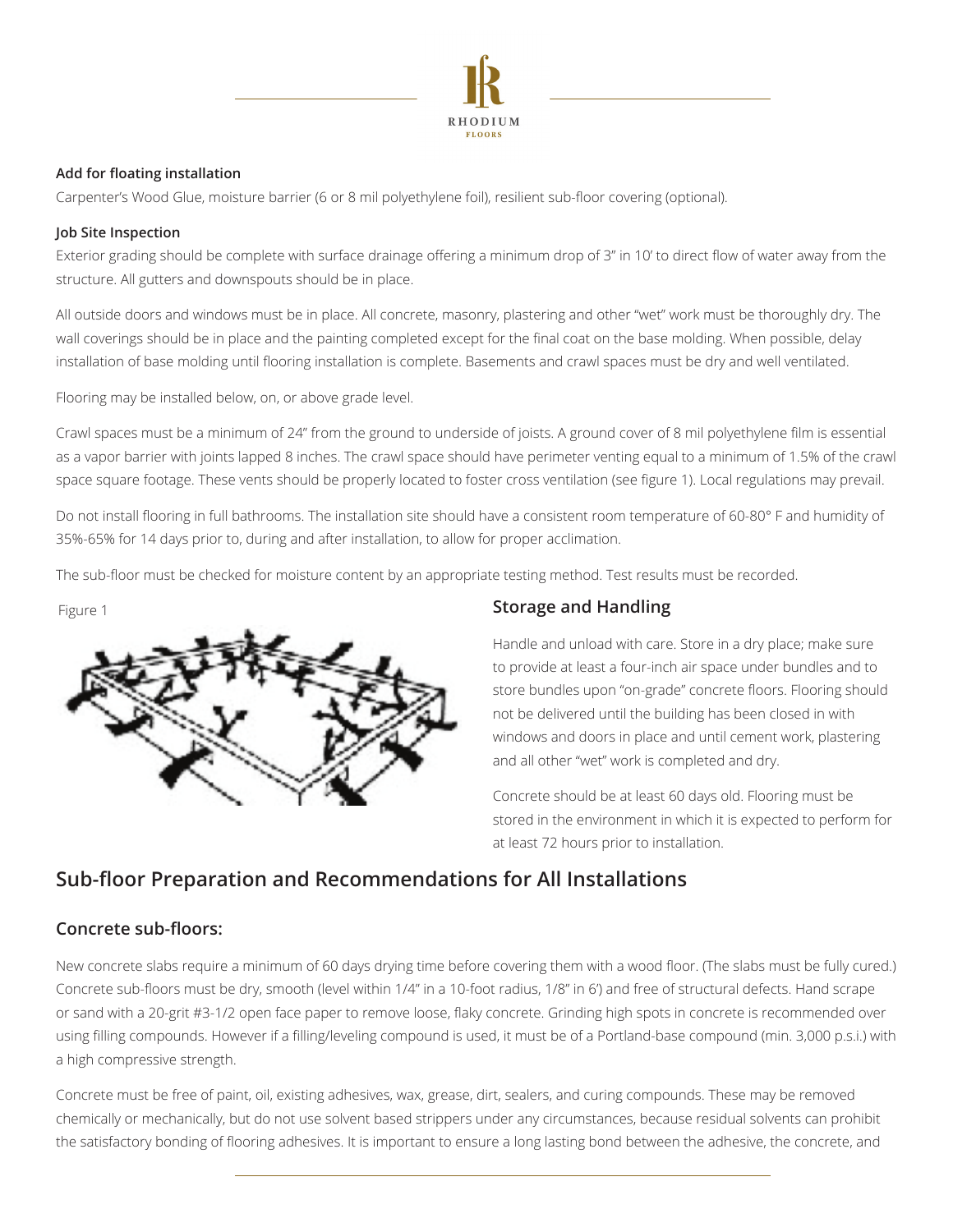

the planks. Flooring may be installed on grade, above grade, as well as below grade where moisture conditions do not exist.

To ensure a long lasting bond, make sure that the perimeter of the foundation has adequate drainage and vapor barrier.

#### **Lightweight concrete:**

Lightweight concrete that has a dry density of 100 pounds or less per cubic foot is not suitable for wood flooring. Many products have been developed as self-leveling toppings or floor underlayments, so it is important always to follow glue manufacturer instruction in regards to procedures for underlayment and self-leveling toppings. Materials for these purposes include cellular concrete, resinreinforced cement, and gypsum-based materials.

Although some of these products may have the necessary qualifications of underlayment for wood flooring installations, others do not. To test for lightweight concrete, scrape a coin or key across the surface of the sub-floor. If the surface powders easily or has a dry density of l00 pounds or less per cubic foot, do not install wood flooring.

#### **Wood sub-floors:**

Wood sub-floors need to be well nailed or secured with screws. Nails should be ring shanks, and screws must be counter sunk. The wood sub-floor needs to be structurally sound (meaning without loose boards, vinyl, tiles, or OSB board or plywood) and dry. If the sub-floor is single layer, less than 3/4" thick, add a single cross layer for strength and stability (minimum 5/16" thick for a total 1" thickness).

This is to reduce the possibility of squeaking. Wood sub-floors must be free of paint, oil, existing adhesives, wax, grease, dirt and urethane, varnish etc. Underlayment grade OSB (not the wax side) is also a suitable sub-floor. Particleboard is not an acceptable subfloor for staple or nail down installation, but can be used as a sub-floor in glue down installations. When installing over existing wood flooring, install at right angles to the existing floor.

#### **Sub-floor moisture check:**

The recommended wood flooring adhesive may be used for above, on, and below grade applications and on all common substrates. On and below grade applications are susceptible to moisture and should be tested for moisture content prior to installation in several locations within the installation area. Acceptable conditions for above, on, and below grade applications are:

- **•** Less than 3lbs/1000 sq. ft./24 hrs. on a calcium chloride test.
- **•** No greater than a reading of 4.5 on a Tramex Concrete Moisture Encounter (moisture meter).
- **•** Wood Substrates must have a moisture reading of less than 12% when using a Tramex, Delmhorst or equivalent moisture meter and be within 3-4% moisture content of the flooring installed. To correct any sub-floor problems concerning moisture, either wait until the sub-floor dries to meet specifications or use an appropriate moisture barrier. All sub-floor moisture readings must be recorded.

#### **Sub-floors other than wood or concrete:**

Perimeter glued resilient vinyl and rubber tiles are unacceptable underlayments and must be removed. Terrazzo, tile and any other hard surfaces that are dry, structurally sound and level, as described above, are suitable as a subfloor for installation. As above, the surface must be sound, tight and free of paint, oil, existing adhesives, wax, grease and dirt. Terrazzo and ceramic tile must be scuffed to assure adhesion.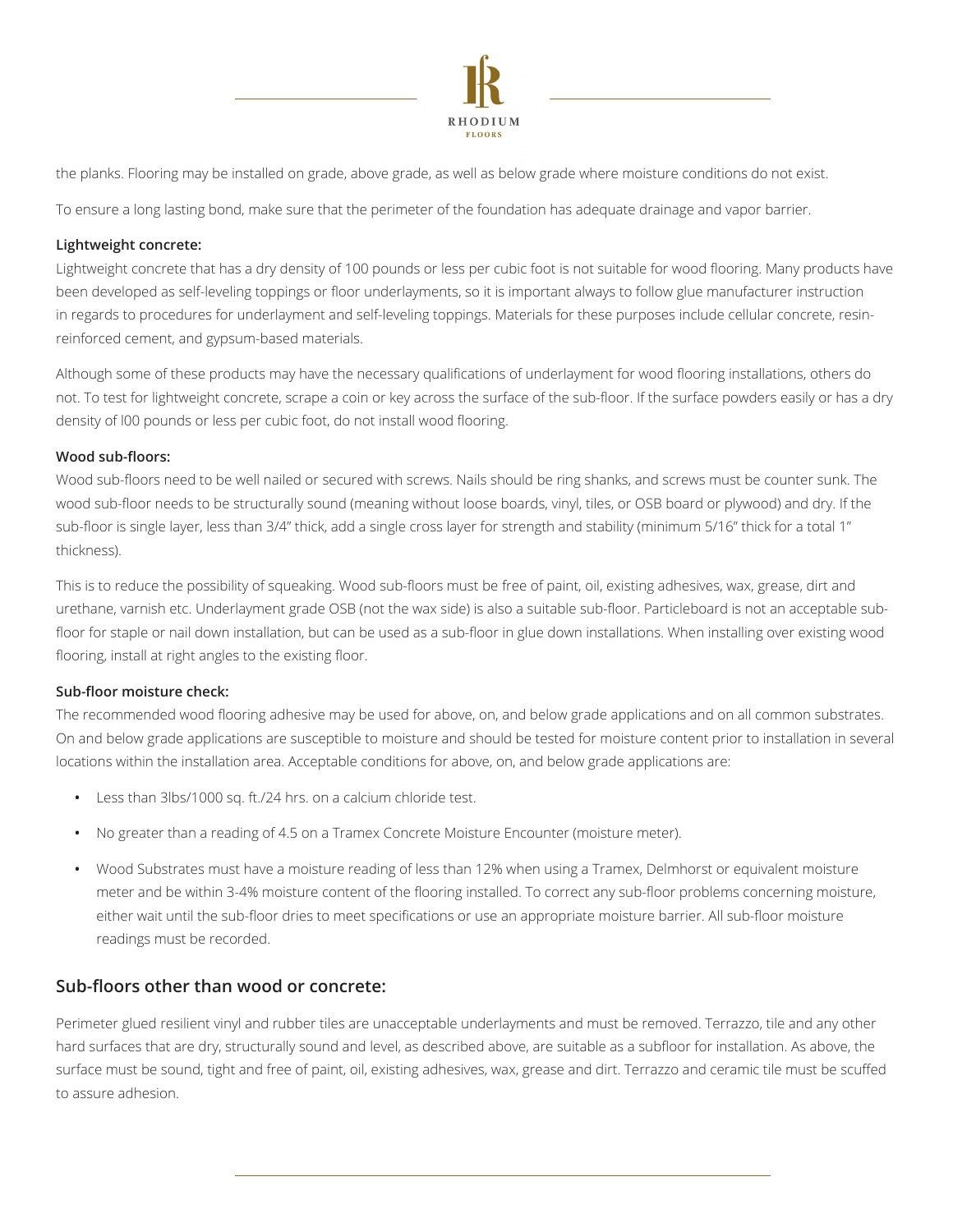

**WARNING!** Do not sand existing resilient tile, sheet flooring, backing, or felt linings. These products may contain asbestos fibers that are not readily identifiable. Inhalation of asbestos dust can cause Asbestosis or other serious bodily harm. Check with local, state and federal laws for handling hazardous material before attempting the removal of these floors.

### **Radiant heated sub-floors:**

We recommend that only oak, kambala, walnut, afzelia doussié, afrormosia, and merbau species be used for radiant heat installations. At the present time the other species should NOT be used for this purpose.

Radiant-heated floors require more time for installation – be patient or do not do them! Because the radiant heat dries out wood, it is very important to acclimate flooring material in the following manner.

Rack out the boards so that they are joined together, the tongues fitted in the grooves, but not affixed with glue. Turn on the radiant heat to a comfortable level, as if the space is lived in. The flooring should remain in this racked out condition as long as it takes to bring the material to moisture equilibrium with the environment – minimum 10-12 days. Do not use high or low temperature extremes during the racking-out process. The key to a successful installation is having the radiant heat turned on to a comfortable level at which the space will be lived in.

Important! When radiant heat is installed in concrete, mortar beds, or gypsum cement, you must wait until these bases are completely dry before installing flooring on top. (This can take several weeks. Again, be patient!) Wait until the humidity in the structure stabilizes to the average level expected for the area in which the flooring will be installed. Then allow the flooring to acclimate to this humidity level before installation. This will minimize dimensional changes due to moisture.

Caution: The subfloor surface must never exceed 80° Fahrenheit in temperature.

#### **Preparation**

Remove all moldings and wall-base, and undercut all door casings with a hand or power jam saw using a scrap piece of flooring as a guide.

### **"Racking the Floor":**

Whether you choose to install the floor by the glue down method, nail or staple down or floating, start by cutting four to five planks in random lengths, differing by at least

18". As you continue working across the floor, be sure to maintain the 18" minimum between end joints on all adjacent rows. For floating installation increase the end gaps to 24" (See Figures 2 & 3).

Never waste material; use the left over pieces from the fill cuts to start the next row or to complete a row. Note: When installing, be sure to blend the wood from several cartons to ensure a good grain and shading mixture throughout the installation. Allow for a 1/2" expansion gap all around the room.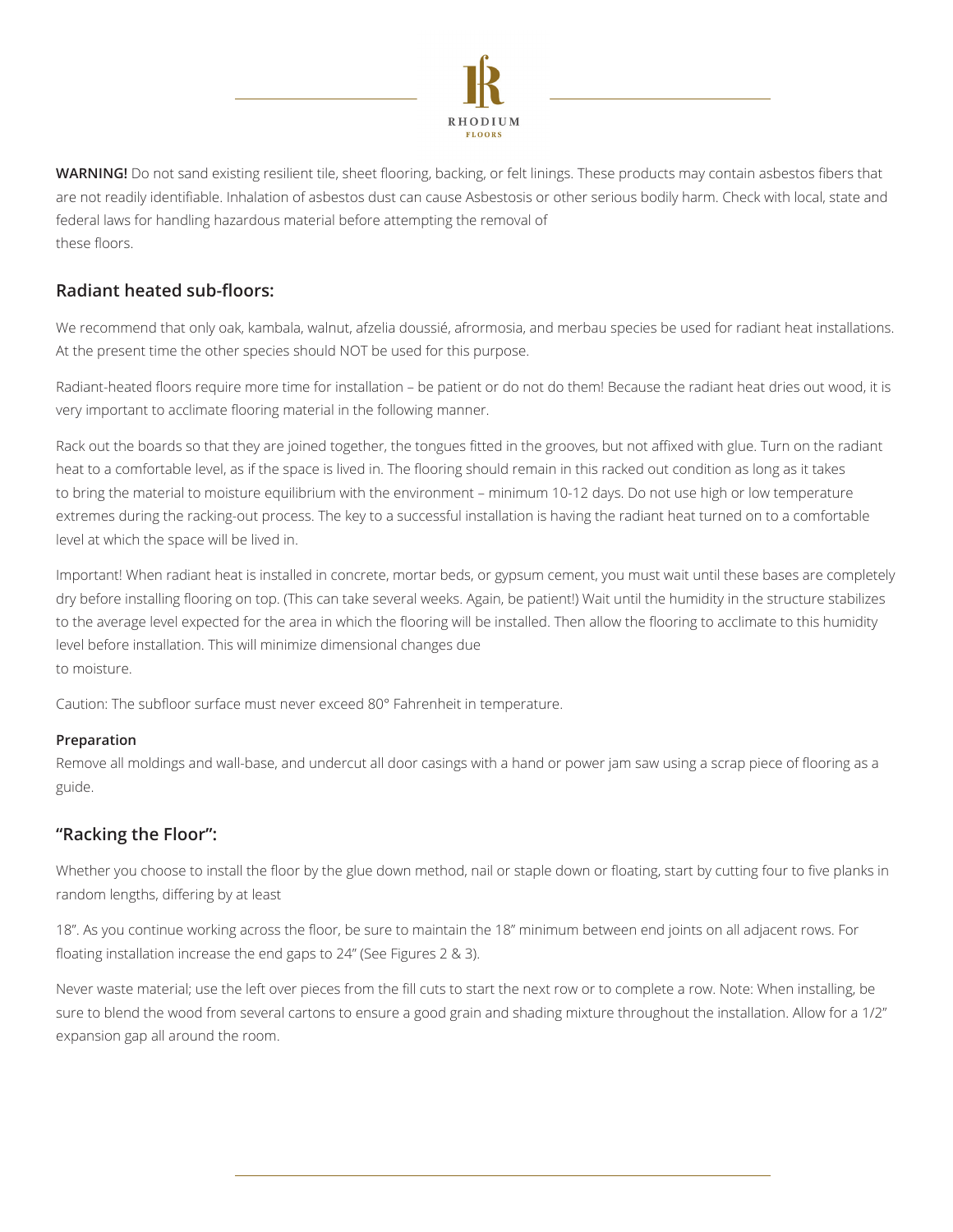

## **Recommended Sub-floor Surfaces**

#### **Glue-down:**

3/4" chip, wafer board and particleboard Acoustic concrete Acoustic cork underlayment Ceramic, terrazzo, slate and marble Concrete slabs Existing solid wood flooring Metal Preferred: 3/4" (19 mm) CDX grade plywood or 3/4" OSB, stamped, PS2 rated underlayment, Minimum: 5/8" CDX grade plywood Vinyl, resilient tile, cork flooring

#### **Staple or nail-down:**

3/4"chip, wafer board Existing solid wood flooring Preferred: 3/4"(19 mm) CDX grade plywood or 3/4" OSB PS2 rated underlayment, Minimum: 5/8" CDX grade plywood Vinyl, resilient tile, cork flooring

### **Floating:**

Concrete slabs Existing solid wood flooring

## **Glue Down Installation Guidelines**

#### **Radiant heat sub-floors:**

A. We recommend that only oak, kambala, walnut, afzelia doussié, afrormosia, and merbau species be used for radiant heat installations.

B. Radiant heat conditions require glue-down installation only.

C. The maximum temperature of sub-floor under normal use should not exceed 80°F. (Check with heat system manufacturer).

D. For correct water temperature inside heating pipes, check with manufacturer's suggested guidelines.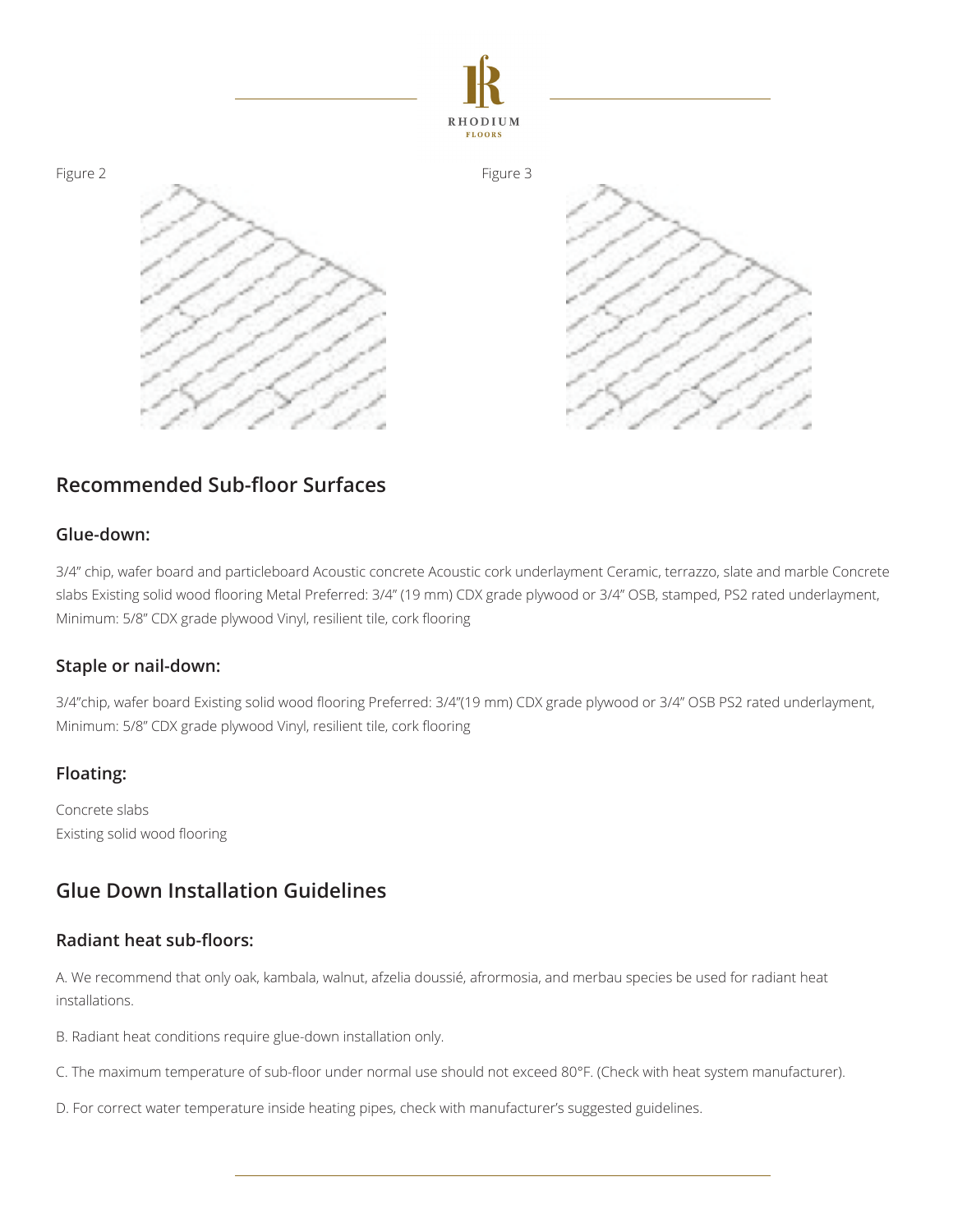

E. Heating pipes must be covered with 1-1/4" of concrete or minimum 1/8" below bottom side of plywood sub-floor. In addition, for plywood sub-floor, heat transfer plates or insulation boards must be under pipes.

F. Before installation of flooring, heat system must be operated at normal living temperature for a minimum of 14 days at the time of installation. The sub-floor should be 64 -68 °F).

G. Room temperature should not vary more than 15 °F season to season – 35% to 65% humidity in home for radiant heated rooms.

H. Must be an approved radiant heat system (8 watts per square foot heating capacity).

I. If you have questions, please contact Rhodium Floors for Manufacturer specific instructions!

#### **Below grade:**

A concrete slab is considered below grade when any part of the slab is below ground level, for example, walk-out basements are below grade. Treat with Bostik's MVP first. For floating installations use 6 mil visquine underneath tight cell foam underlayer unless visquine is already applied to foam underlayer.

#### **Step 1 – Getting started**

Select a starter wall. It is recommended to start the installation along an exterior wall, because it's more likely to be straight and square with the room. Measure out

from the wall the width of two planks plus a 1/2" expansion gap and mark each end of the room and snap your chalk line. Secure a straight edge on the chalk line before you spread your adhesive to ensure alignment, a critical part of the installation. This prevents movement of the planks that can cause misalignment.

#### **Step 2 – Spreading the adhesive**

Use the trowel recommended by the adhesive manufacturer at a 45° angle (See Figure 4) to get the proper spread of adhesive applied to the sub-floor is important in order to produce a proper and permanent bond. Improper bonding can cause loose or hollow spots. Spread adhesive from the straight edge out about 2 1/2' (30 in.). Working in small sections is helpful for this method as it will allow you to reach across the adhesive to install the wood flooring without putting any weight on it and will ensure proper transfer of the adhesive to the wood flooring.

Note: Change the trowel every 2000 to 3000 square feet due to wear down of the notches. This assures you always get the proper spread of adhesive.

#### **Step 3 – Install your starter rows**

Install the first row of starter planks with the tongue side of the plank facing the straight edge and secure into position. Pull in tight together at seams and continue with installation.

#### **Step 4 – Job completion**

Once the starter rows are secure, spread 2-1/2 feet of adhesive along the length of the room (See Figure 5). Never spread more adhesive than can be covered using the open time recommendation listed in the instructions on the adhesive label. Figure 4

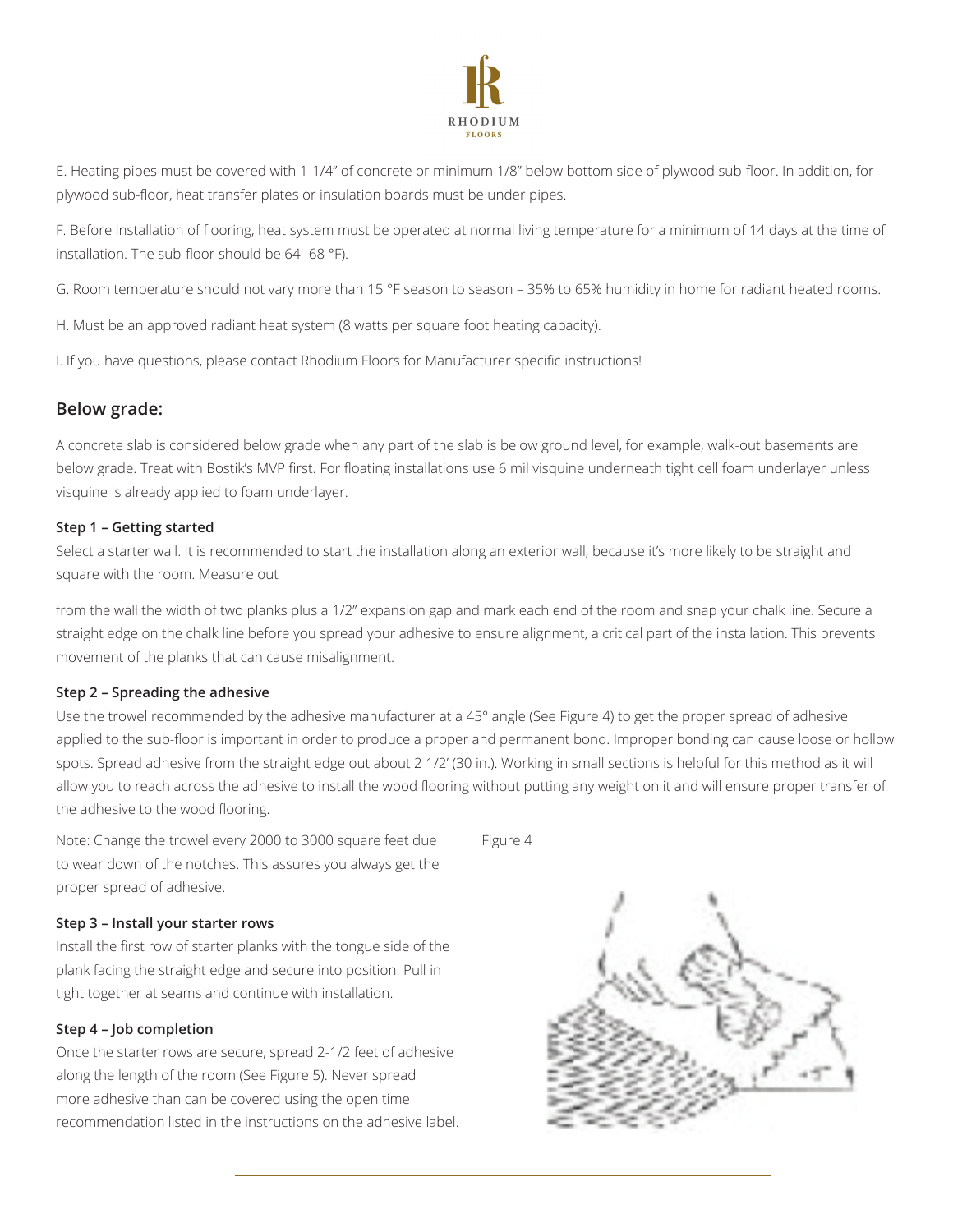



Never lay planks further than you can comfortably reach. Place tongue into groove of planks and press firmly into adhesive. Never slide planks through adhesive.

Test for proper bond by occasionally lifting a board and looking for good coverage (90%), then replace it into the adhesive. Clean any adhesive off the surface before it cures. Hold planks securely in place as you are installing and continue the process throughout the installation. Use caution when using a rubber mallet to butt material together, as it can burnish the finish and cause marring. Note: Never work on top of the flooring when installing with the glue down method.

## **Staple or Nail Down Installation Guidelines**

Flooring may be installed over wood sub-floors using staples or nailing cleats. When installing flooring by nailing or stapling, it is necessary to use the proper type of flooring stapler or nailer.

### **Step 1 – Getting Started**

You must staple or nail 1" – 2" from the ends and every 4"– 6" along the edges. This will help insure a satisfactory installation. It is best to set the compressor PSI at 80 - 85lbs. to keep the staples from going through or breaking the tongues. Improper stapling techniques can cause squeaks in the floor. Adjustments may be necessary to provide adequate penetration of the nail or staple into the nail bed. You want it flush in the nail pocket. Use a scrap piece of flooring material to set tools properly before installation. Before installation of the engineered flooring begins, install a 15 lb asphaltic felt or its equal over the sub-floor. This will retard moisture from below and may help prevent squeaks. Keep in mind there is no complete moisture barrier system for staple or nail down installations.

### **Step 2 – Laying out the job**

Measure out from the ends of your starting wall, 8" when installing 71/2" wide planks or 10" when installing 9 ½ wide wood planks, and mark both ends. Where possible, lay the flooring at 90° angles to the floor joists. Make a chalk line along the starting wall using the marks you made.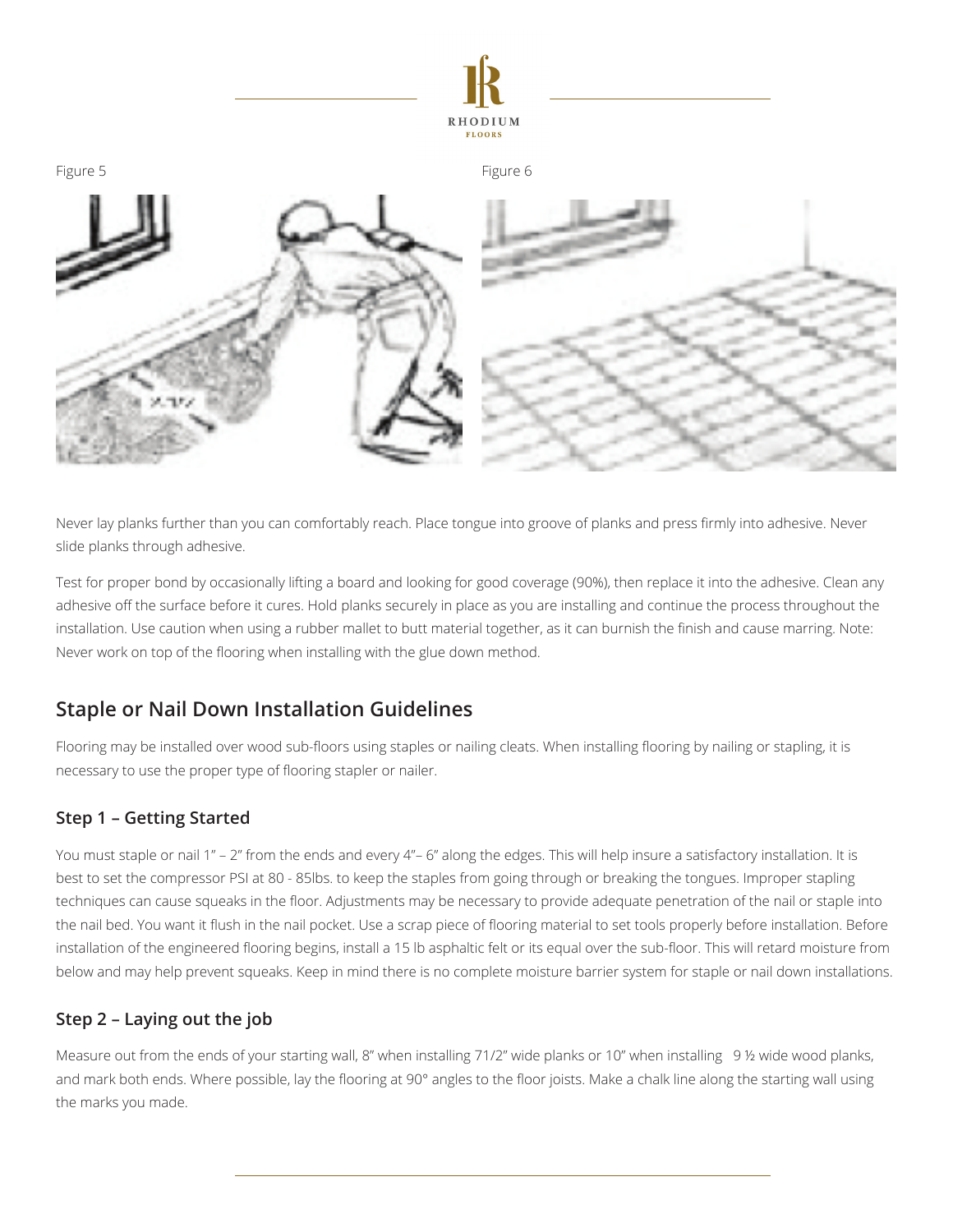

### **Step 3 – Beginning installation**

Place the planks with the tongue facing away from the wall and along your chalk line. Use brads or small finishing nails to secure the first starter row along the wall edge 1" – 2" from the ends and every 4" – 6" along the side. Counter sink the nails and fill with filler that blends with the flooring installed. Place the nails in a dark grain spot in the board. The base or shoe molding will cover the nails when installed, after completion of the installation. Blind nail at a 45° angle through the tongue (See Figure 7). It will be easier if you pre-drill the holes in the tongue.

Nail  $1''$  – 2" from the ends and every  $4''$  – 6" along the sides. It Figure 7 will be necessary to blind nail the next 2 rows. A Stanley BT35 brad nailer with 1" - 13/8" brads can also be used to blind nail and no predrilling is needed. Continue the installation using the recommended engineered wood flooring stapler or nailer, using staples or nailer cleats recommended. Nail or staple the flooring 1" – 2" from the end and every 4" – 6" along the edge tongue.



### **Step 4 – Final touches**

Install the proper trim molding at the doorways to achieve the transition and along the walls to cover the edges of any gaps along the wall due to irregularity. Complete the job by using filler that blends with the installed flooring to fill any gapping along the joints and clean the finished floor with the recommended hardwood floor cleaner.

## **Floating Installation Guidelines**

### **Step 1 – Sub-floor preparation:**

As part of your sub-floor preparation, remove any existing base, shoe mold, or doorway thresholds. These items can be replaced after installation, but should be replaced in such a way to allow at least 1/2" "room for expansion" around the perimeter of the room. All door casings should be notched out or undercut to allow 1/2 inch room for expansion and to avoid difficult scribe cuts. This is easily done by placing a piece of flooring on the sub-floor as a height guide for your hand saw.

Note: In large areas measuring more than 24 lineal feet, use 1/4" expansion for each 12 linear feet width and length (i.e., 48' x 48' leaves 1" expansion on all sides).

### **Step 2 – Installing the floor:**

Once the 6-8 mil poly and the resilient sub-floor covering (if used) have been installed over the sub-floor, the jobsite is ready for the WWL boards. Never open the bundles until ready to start the installation process. When the decision is made on the direction the boards will run, start at one side wall with the first row of boards allowing a 1/2" expansion along side and end walls (Fig. 8)

with the use of wood wedges (equivalent spacers). If the starting wall is out of square, it is recommended the first row of boards be Figure 10 scribed to allow for 1/2" of expansion (Fig. 9) and a straight working line.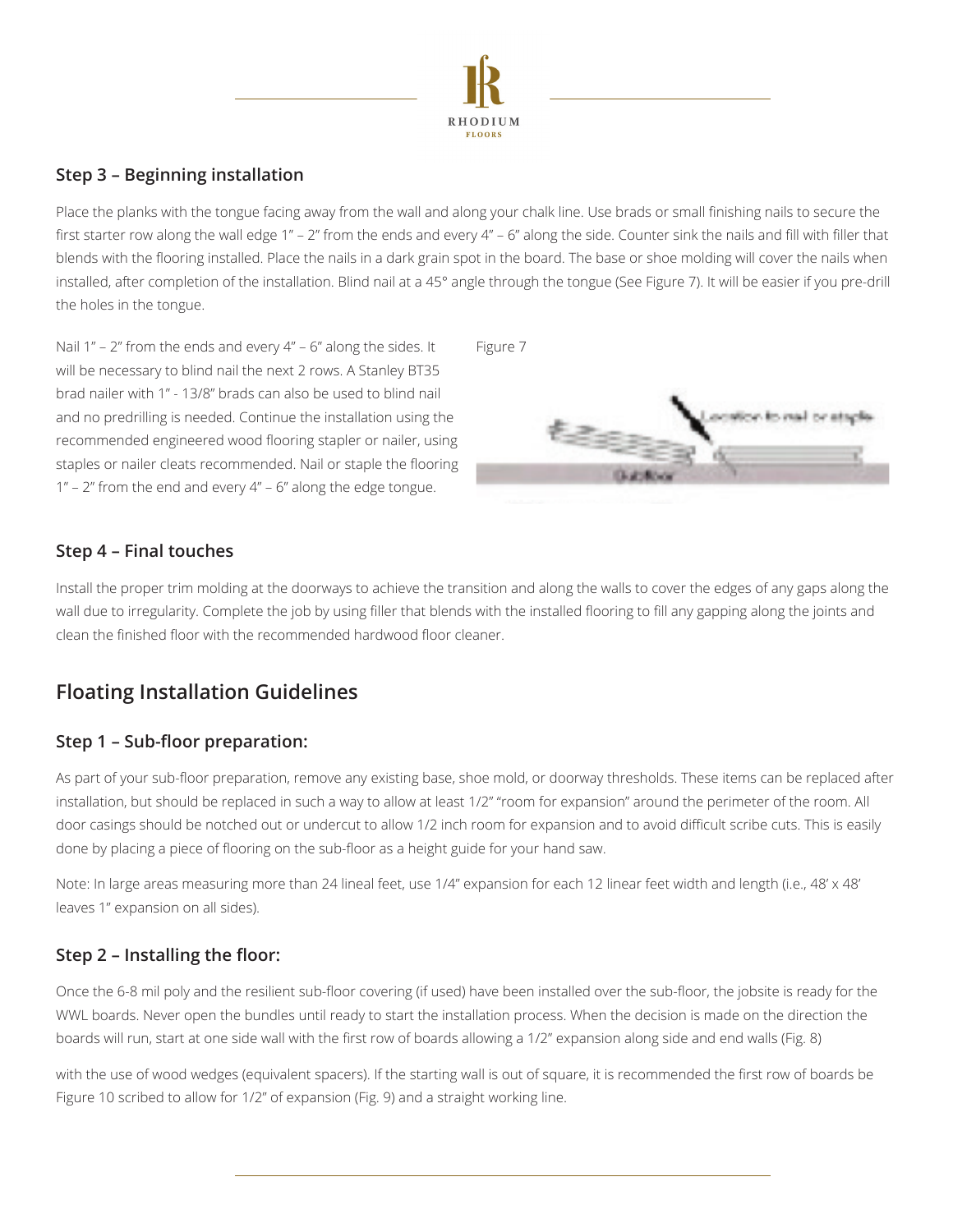





## **Side and end gluing:**

The flooring boards must be side and end glued using Carpenter's Wood Glue. Apply in 8" long sections with 12" between each 8" section. Each 8" glue line is flush to the top of the groove. (See Fig. 10).

Fully glue every end joint. If any excess glue squeezes up to the finished surface, wipe off using a paper towel or cloth. Install the first row using the appropriate expansion space with the groove side facing the wall.

The subsequent rows are installed, side and end glued, tap together with a hammer and tapping block to prevent damage to the protruding tongue (Fig. 11).

Tapping block should be against tongue only. Use only flat side of tapping block against tongue. Do not tap on groove side of flooring as this will cause damage! Check for tight fit on sides and ends. Stagger 18 inches between end joints of adjacent board rows (see Fig. 2 & 3). End joints should not repeat visually across installed floor. Never install without some end joints in the floor.

Figure 10 Figure 11





Figure 8 and 10 and 10 and 10 and 10 and 10 and 10 and 10 and 10 and 10 and 10 and 10 and 10 and 10 and 10 and 10 and 10 and 10 and 10 and 10 and 10 and 10 and 10 and 10 and 10 and 10 and 10 and 10 and 10 and 10 and 10 and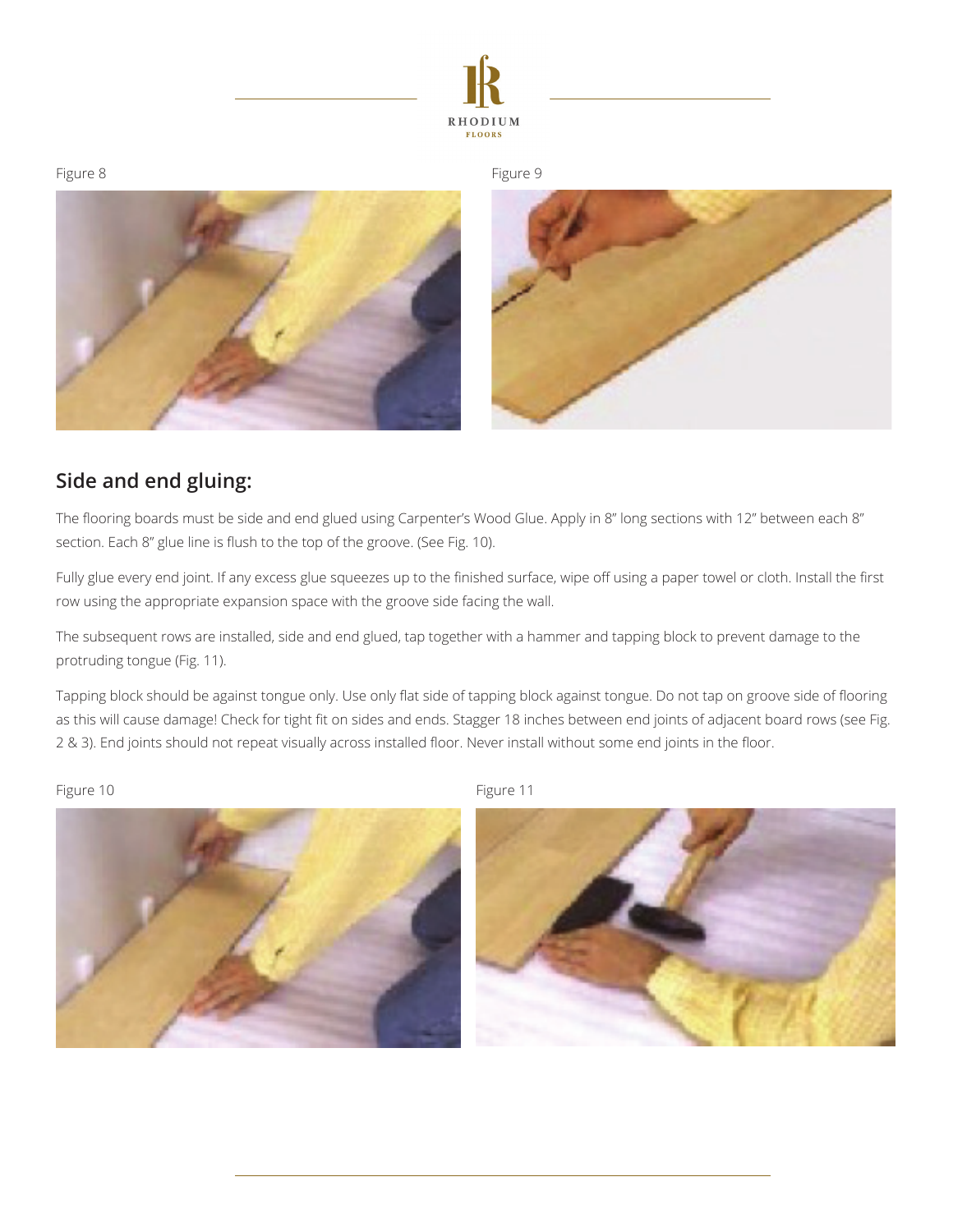

## **Installing the last row:**

Most often the last row does not fit in width. When this occurs, follow this simple procedure: lay a row of boards, unglued, tongue toward wall, directly on top of last installed row (Fig. 12).

Take a short piece of flooring with the face down and the tongue side against the wall. Draw a line with a pencil along the row moving down the wall. The resulting line gives the proper width for the last row which, when cut, can then be wedged into place using a crow bar or TarkTool. Make sure when the installation is complete that wedges and spacers are removed and the expansion space is covered with an appropriate molding. Always attach the trim to the wall or vertical object and never to the flooring boards. Note: For additional information on installation over radiant heated floors please contact Supplier or Manufacturer.

#### Figure 12

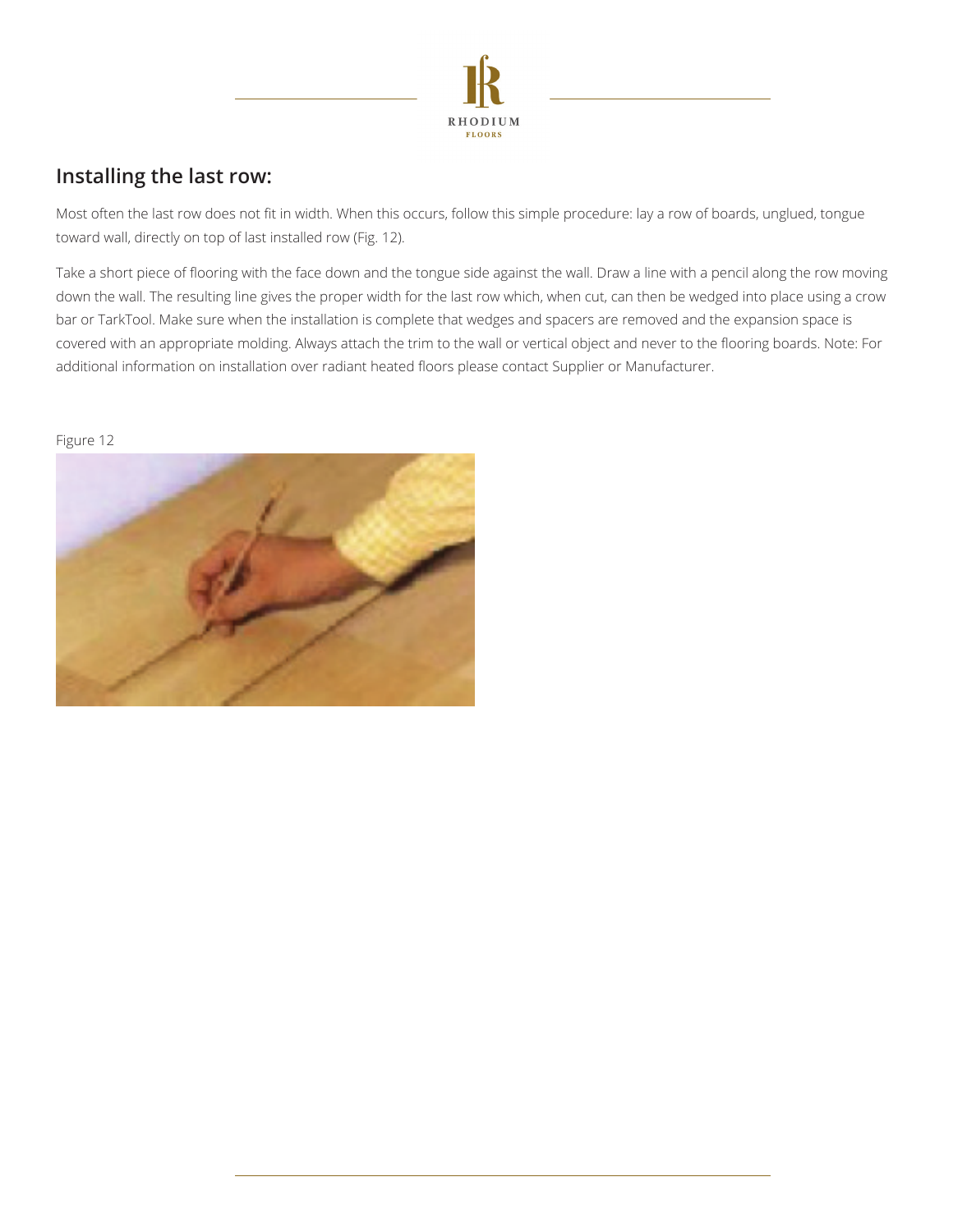

# **Care & Maintenance Guide for Oil Finished Floors**

The following recommendations are for oil finished floors. Like other floor finishes, oiled floors must be maintained in order to provide maximum protection and luster and are meant to be periodically re-oiled.

When properly cared for, a WOCA oil finished floor will last virtually forever and will never have to be sanded. A wood floor finished with WOCA oil is resistant even to excessive wear and most liquid spills. Maintenance is easy!

### **Regular Maintenance**

- **•** Regularly vacuum or dust mop your floor to prevent sand or abrasive dust buildup that can scratch the floor finish.
- **•** Wipe up spills and spots immediately with a damp cloth.
- **•** One to four times a year, mop your floor with WOCA Oil Refresher. This will introduce a small amount of oil into the floor to freshen it and extend the time before a re-oiling becomes necessary.
- **•** If cleaning more than four times per year becomes necessary, use WOCA Soap. Please remember to still mop with WOCA Oil Refresher twice a year.
- **•** For commercial floors that require frequent cleaning, use WOCA Master Soap. The Master Soap is formulated to allow virtually daily cleaning without leaving behind residue, which may cause excessive buildup over time. Apply WOCA Oil Refresher three to four times a year.
- **•** Do not use ammonia or oil-based wax, polish, household dust treatment chemicals, abrasive cleaners, furniture cleaners or any other non-WOCA brand product to clean your floor.
- **•** Do not wet mop the floor, as excess moisture may cause damage to your wood floor.
- **•** Only WOCA products should be used to clean your floor, which can be purchased from your flooring retailer.

### **Preventive Maintenance**

- **•** Place high quality floor mats and area rugs near outside entrances to prevent dirt, sand and other unwanted substances from being tracked directly onto the flooring. Also, if you have wood flooring in your kitchen, a throw rug with a soft or felt backing should be placed in front of the sink area to catch spills and splashes.
- **•** Attach felt floor protectors on moveable furniture, including chairs, tables, sofas, etc. that sit directly on the floor.
- **•** Keep pet nails trimmed and filed in order to minimize excessive wear.